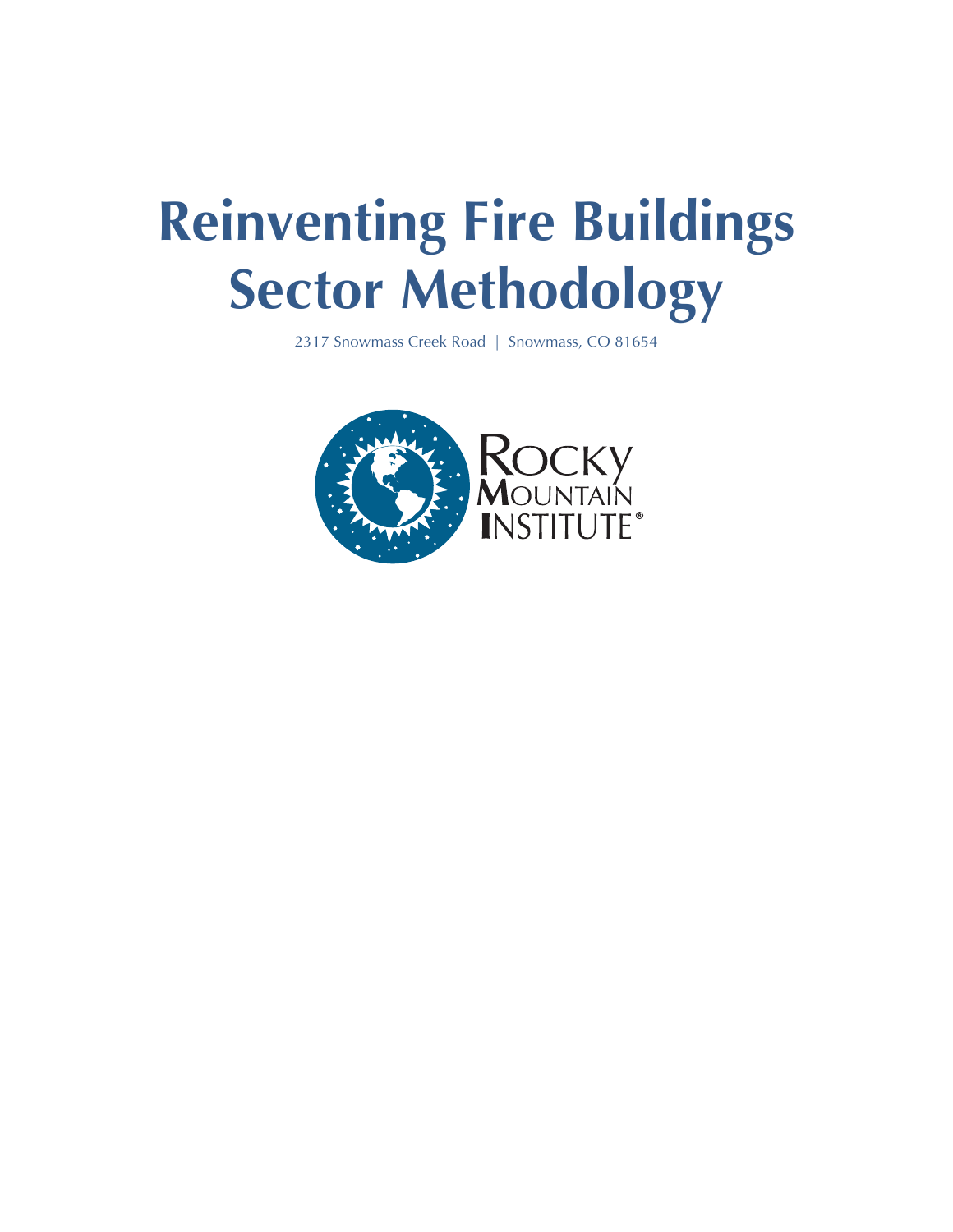## **METHODOLOGY FOR REINVENTING FIRE BUILDINGS CHAPTER ANALYSIS**

The *Reinventing Fire* (RF) buildings analysis seeks to provide a rigorous, credible, and ambitious vision for the energy consumption of the U.S. buildings sector between now and 2050. Though many other organizations have conducted similar work, we have chosen to conduct this analysis for three reasons:

- To better understand buildings' ability to contribute to the reduction of nation-wide fossil fuel consumption
- To be able to adjust our assumptions and conduct sensitivity analyses for different scenarios
- To integrate the results and findings of the buildings research with the other RF sectors (electricity, transportation, and buildings.)

The RF buildings analysis estimates the capital investment, the energy and fossil fuel savings, and the energy cost reductions available from energy efficiency in the U.S. built environment between 2010 and 2050. To estimate these impacts, we employed our own bottom-up model to generate energy efficiency supply curves (marginal cost *vs.* marginal savings) based on empirical data for existing technologies. This approach is similar to how most utility demand-side potential studies, including recent efforts by McKinsey and EPRI, have analyzed the efficiency potential in the buildings sector. Our analysis examines four sub-sectors (new commercial, existing commercial, new residential, and existing residential), then aggregates them to estimate the overall building-sector effect.

This document describes in detail how we:

- 1. projected building energy consumption,
- 2. estimated the cost-effective energy efficiency opportunity for different technology and design approaches, and
- 3. assessed the impacts of high-levels of adoption for energy efficiency

### 1. USING ENERGY FORECASTS

We used two forecasts to help us understand how U.S. building sector's energy consumption will change over the next forty years:

• **Business-as-usual (BAU) forecast**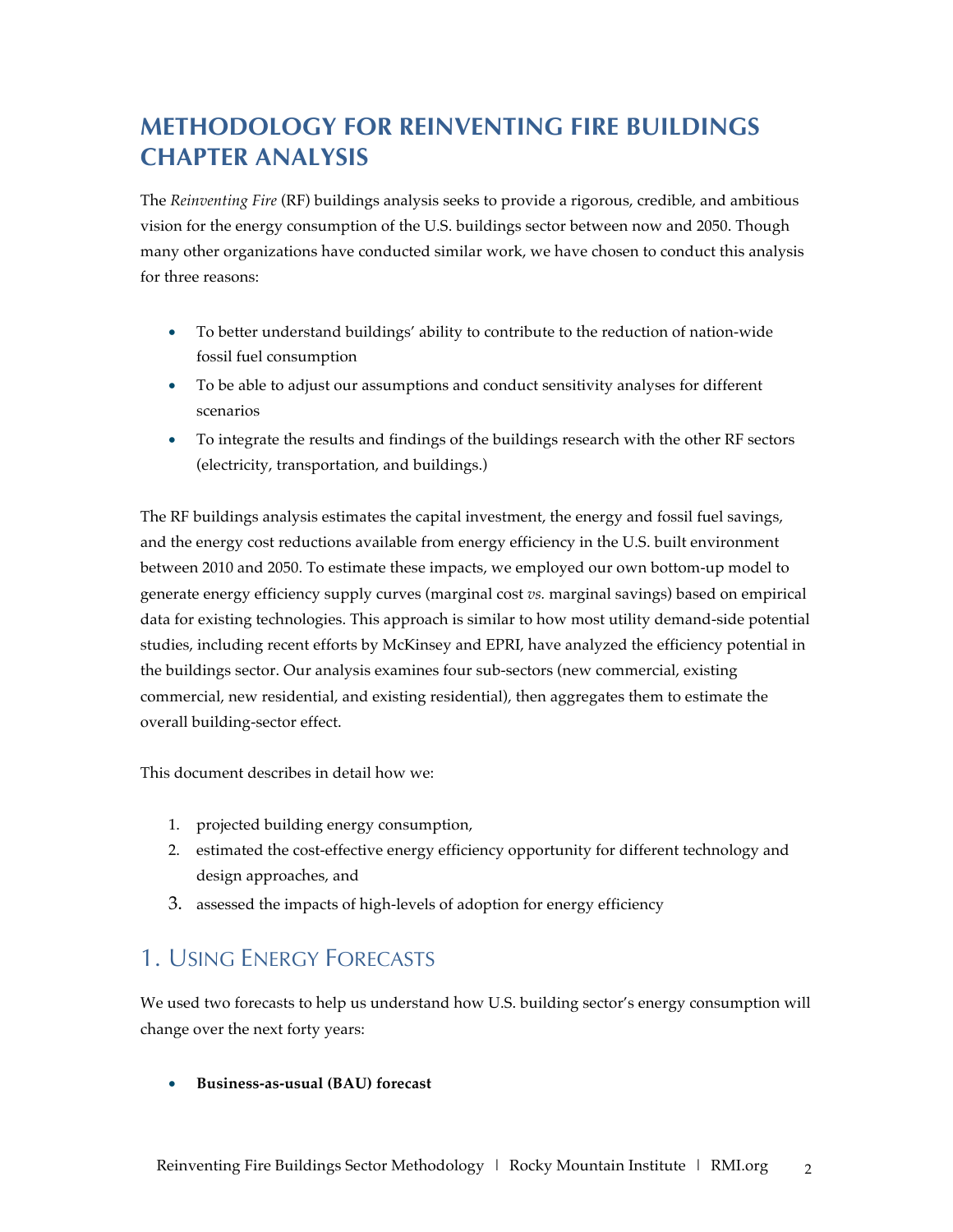The BAU case is based on the U.S. Energy Information Administration's (EIA) *Annual Energy Outlook 2010* (AEO 2010), whose Reference Case is segmented by building type, fuel shares, and end uses. The AEO 2010 forecast ends in 2035, so we extrapolated the EIA projections through 2050 using the average annual percentage growth from 2010 to 2035. We also analyzed the EIA data used for the National Energy Modeling System (NEMS) to determine how end-use energy intensities are forecasted to change, and extrapolated those trends to 2050. All efficiency measure costs and savings are calculated against the AEO 2010 Reference Case.

#### • **Frozen efficiency forecast**

The "frozen efficiency" forecast represents what consumption would be if the physical energy use intensity of the existing building stock and all new construction stayed constant at 2009 levels over the next 40 years. The physical energy use intensity, as well as the building stock data, are from AEO 2010. In this forecast, existing buildings are still replaced by new construction as the older buildings retire, so the natural rate of stock turnover is captured.

#### 2. IDENTIFYING THE COST-EFFECTIVE EFFICIENCY POTENTIAL

The opportunities for reducing energy consumption in buildings are countless. Everything from today's most simple insulation measures to the most advanced technology in research labs could be used to save energy over the next forty years.

Our approach captures many of the opportunities we have identified from a large body of research and structures them into three categories that the U.S. can apply to achieve the RF results we model:

- Efficient technologies
- Smart controls
- Integrative design

#### Efficient technologies

To determine how much energy can be saved and at what cost, we needed to create efficiency supply curves showing the techno-economic potential. The energy efficiency supply curves for our analysis are based on a 2008 Lawrence Berkeley National Laboratory (LBNL) report<sup>12</sup>, which

<sup>!!!!!!!!!!!!!!!!!!!!!!!!!!!!!!!!!!!!!!!!!!!!!!!!!!!!!!!</sup> <sup>1</sup> R. Brown et al., *US Building-Sector Energy Efficiency Potential* (Berkeley, CA: LBNL, 2008).

<sup>&</sup>lt;sup>2</sup> The LBNL 2008 report is largely based on: M. A Brown, M. D Levine, and J. G Koomey, "Scenarios for a Clean Energy Future," *Energy Policy* 29, no. 48031 (2001).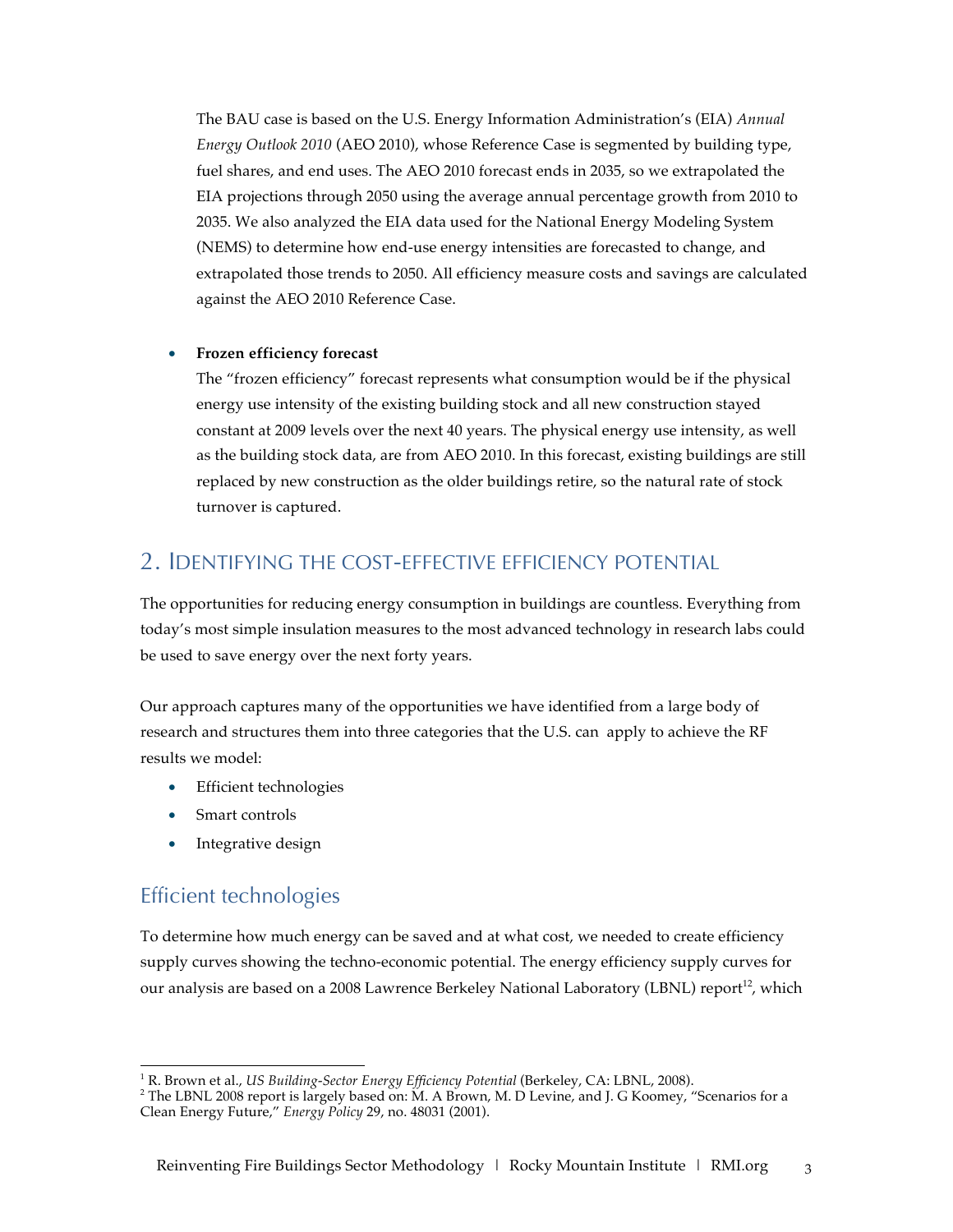also served as the basis for the buildings analysis in the National Academy of Sciences' *America's Energy Future: Technology and Transformation*. 3

We made four changes to the supply curves provided in the 2008 LBNL report:

- For both residential and commercial, the energy use and cost savings data for new and existing buildings had been aggregated and had to be separated. Having both new and existing buildings data allowed us to apply different levels of savings to new and existing buildings over time.
- We adjusted the cost of conserved energy (CCE) for inflation. The CCE spreads the incremental capital cost over the lifetime of the measure into equal annual payments at a certain discount rate, and then the annual payment is divided by the average annual savings. Our analysis makes no assumptions about program costs or the transaction costs of implementing the measures (both are quite small in mature programs). Our cost of conserved energy uses a  $7\%/y$  real discount rate. All values were adjusted to 2009 dollars using the GDP implicit price deflator from the federal Bureau of Economic Analysis (BEA).
- We extended the analysis from 2030 to 2050 to match the *Reinventing Fire* time horizon. This obviously entails uncertainties, though their economic importance diminishes with time due to discounting. We chose to hold the potential percentage energy efficiency savings constant over time because energy efficiency is not a diminishing resource: as the U.S. captures energy efficiency, the energy efficiency resource will also continue to grow over time. We conclude from that information that the percentage savings available today compared to the BAU forecast will also be available in 2050 compared to the BAU forecast, and at the same real cost. *Reinventing Fire* presents substantial evidence of sustained significant technology development (costs of manufacturing decreasing due to economies of scale and many more advanced technologies coming to market) to justify this assumption.
- To eliminate the modest use of oil in the building sector, heating and hot water equipment that uses oil is replaced with high-efficiency heat pumps. Since the NAS analysis did not have fuel-switching measures for oil, we had to substitute the NAS efficiency measures for oil with our own estimates for fuel-switching. These fuelswitching calculations were based largely on building models in DOE-2 eQuest that have

<sup>!!!!!!!!!!!!!!!!!!!!!!!!!!!!!!!!!!!!!!!!!!!!!!!!!!!!!!!</sup> <sup>3</sup> National Academy of Sciences, *Real Prospects for Energy Efficiency in the United States* (The National Academies Press, 2010).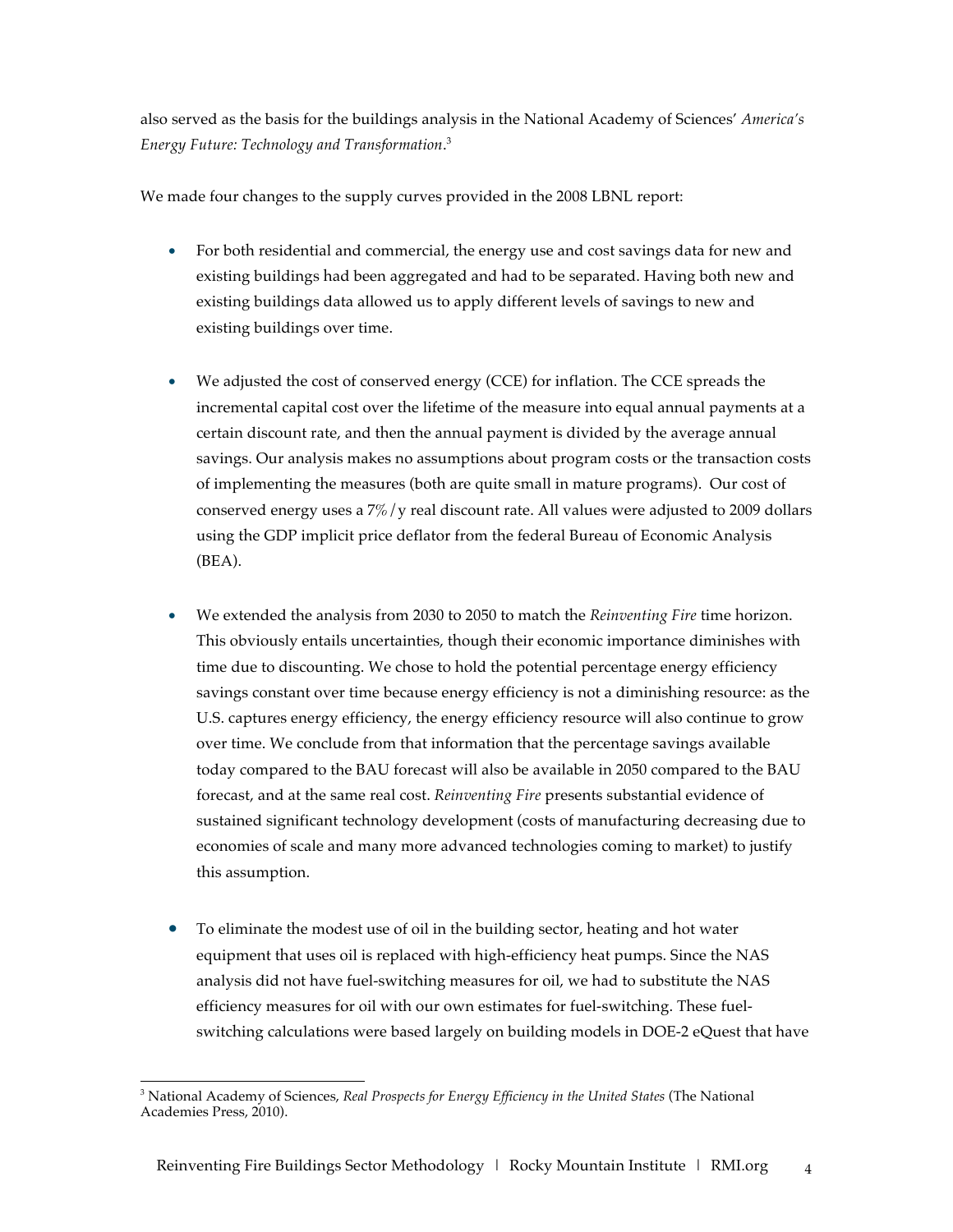been used in past RMI efficiency analyses.<sup>45</sup> Of course, many other low- or no-carbon substitutions for oil furnaces and boilers would also be feasible and are widely used today, including active and passive solar techniques and biofuel combustion.

#### Smart Controls

Smart controls are an additional energy-saving opportunity not included in the cost-effective efficiency levels determined in the 2008 LBNL and *National Academy of Sciences* report.

A report published in 2010 by the American Council for an Energy-Efficient Economy analyzed the results of 36 pilot programs directed at changing residential customer behavior. <sup>6</sup> ACEEE documented four separate types of programs that can be implemented with various levels of savings: enhanced billing, real-time (opt-in), real-time (opt-out) and well-designed, behaviorsavvy programs.

Our analysis focused on implementing the programs ACEEE categorizes as "well-designed, behavior-savvy." ACEEE describes these types of programs as effectively integrating multiple, non-economic motivational strategies and including both direct and indirect forms of feedback and real-time, appliance-level feedback.

Besides these behavioral change programs, commissioning and retrocommissioning can achieve important operational savings. A 643-building study found commissioning saved 13% with a 4 year payback in new buildings, while retrocommissioning saved 16% with a 1-year payback in existing buildings.<sup>7</sup> These too are not included in the NAS and LBNL analyses.

According to ACEEE, all these programs are expected to have a CCE of ~\$0.035/kWh. For the RF buildings analysis, we adopt this as an average cost for smart controls and assume, probably conservatively given the pace of technological progress and delivery maturation, that it remains static between 2010 and 2050. These types of programs are expected to save on average 12.2% per building, but are can only be obtained in 80% of the building stock. Though the ACEEE report

<sup>!!!!!!!!!!!!!!!!!!!!!!!!!!!!!!!!!!!!!!!!!!!!!!!!!!!!!!!</sup> <sup>4</sup> Kendra Tupper and Kitty Wang, "Economic Efficiency Potential of New and Existing Buildings" (presented at the ACEEE National Conference on Energy Efficiency as a Resource, Chicago, IL, September 2009).

<sup>&</sup>lt;sup>5</sup> As the U.S. transitions to decarbonized electric power to serve most of its energy needs, there will need to be greater attention paid to what the implications for this higher reliance on heat pumps could be. In the RF Buildings analysis, fuel-switching away from oil does not significantly alter load projections, but if the U.S. were also to start switching natural-gas space- and water-heating to electricity, there would need to be a more detailed analysis for how the switching could affect both total load and the load-duration curve. We did not assume such a switch, so buildings continue to use natural gas, although far more efficiently. <sup>6</sup> K. Ehrhardt-Martinez, K. A Donnelly, and S. Laitner, *Advanced Metering Initiatives and Residential Feedback Programs: A Meta-Review for Household Electricity-Saving Opportunities* (American Council for an Energy-Efficient Economy, June 2010).

 $<sup>7</sup>$  Evan Mills, "Building Commissioning: A Golden Opportunity for Reducing Energy Costs and</sup> Greenhouse-Gas Emissions" (2009), http://cx.lbl.gov/2009-assessment.html.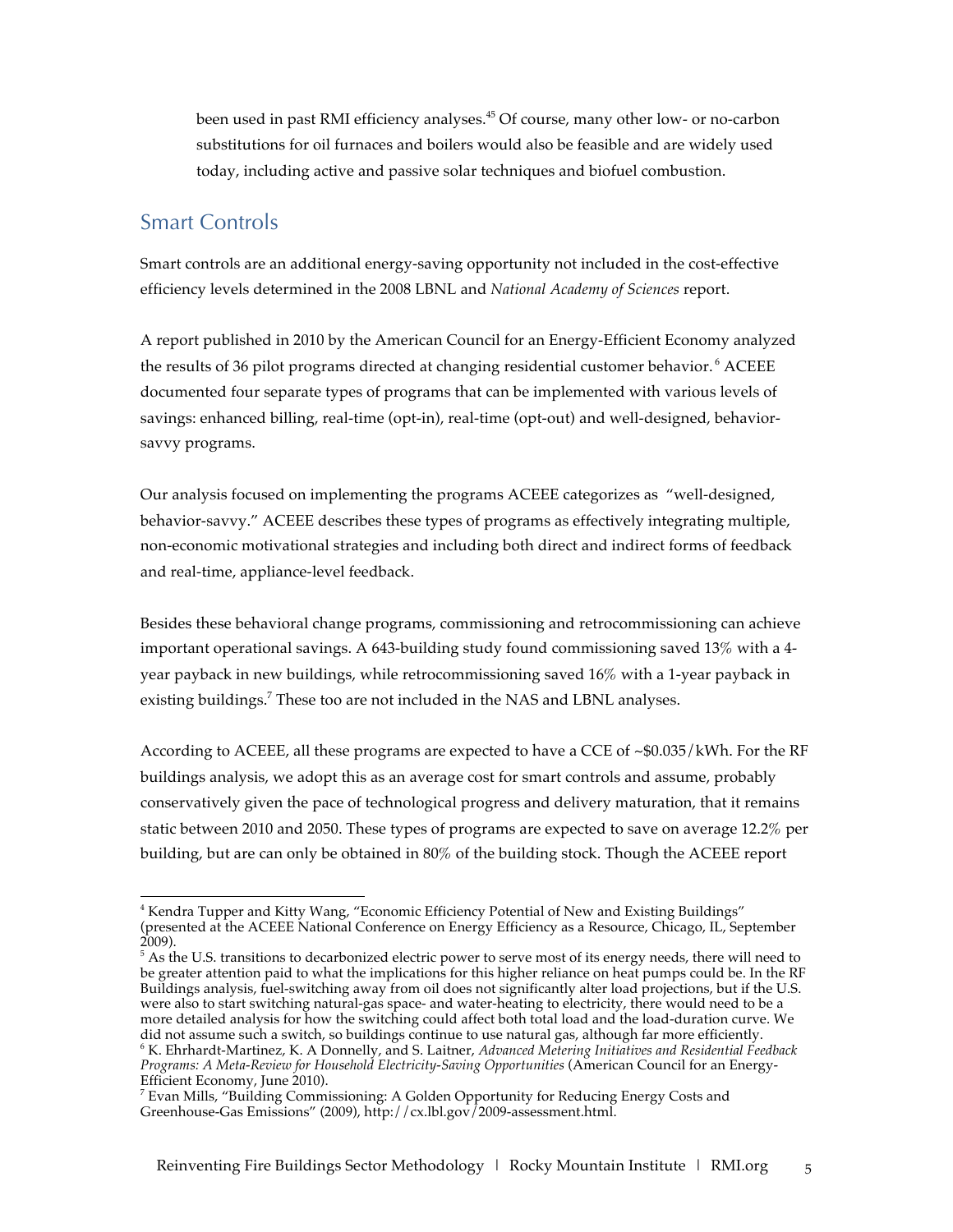only examined the opportunity in the residential sector, we believe that approximately the same level of savings at the same cost are available in the commercial sector through improved access to information and commissioning, and we have included these estimates in the commercial analysis.

The 12.2% savings are applied across all end-uses equally because there are few data to show whether the savings are greater for some end-uses than others.

#### Integrative design

We collected seemingly representative examples of integrative design in the four sub-sectors and then analyzed their energy use savings. From this collection of case studies, we selected a range of savings that we think are feasible if best practices are employed.

To determine the energy use savings achieved, we compare the building's energy use intensity (site kBTU/sf) to the average energy use intensity of the four sub-sectors in 2010 in *AEO 2010*. We use this calculation rather than the percentage savings indicated in the case study because the baselines are too inconsistent between cases to support valid conclusions.

We use these savings calculations to estimate the range of savings that can be attributed to adopting the best practices of integrative design. The high case of this range is based on the average of the top-performing half of the cases for each of the four building categories, while the low case is based on the average of the lower half of the integrative design cases considered. Averaging the cases in these two broad categories seeks to account for the diversity in the building stock (climate, building type, users, etc.), but given the small sample sizes of this casestudy analysis, these averages are still far from being truly representative, and narrow the range of integrative-design results from the wider range of best and worst performers.

To apply these overall savings numbers to the end-use level, we proportionally scale specific enduses affected by integrative design until the total savings are equal to the integrative design total for each sector.

We recognize that the costs of these integrative design savings are uncertain. In some cases, integrative design yields greater savings than standard design with no (or occasionally negative) incremental cost: that is, for the whole building, as some parts may cost more but be offset by making other parts smaller and cheaper or even unnecessary. In other cases, the building may have a cost premium. The wide scatter in reported savings and costs reflects differences in design and execution quality. Rather than trying to assign a CCE, we have excluded cost calculations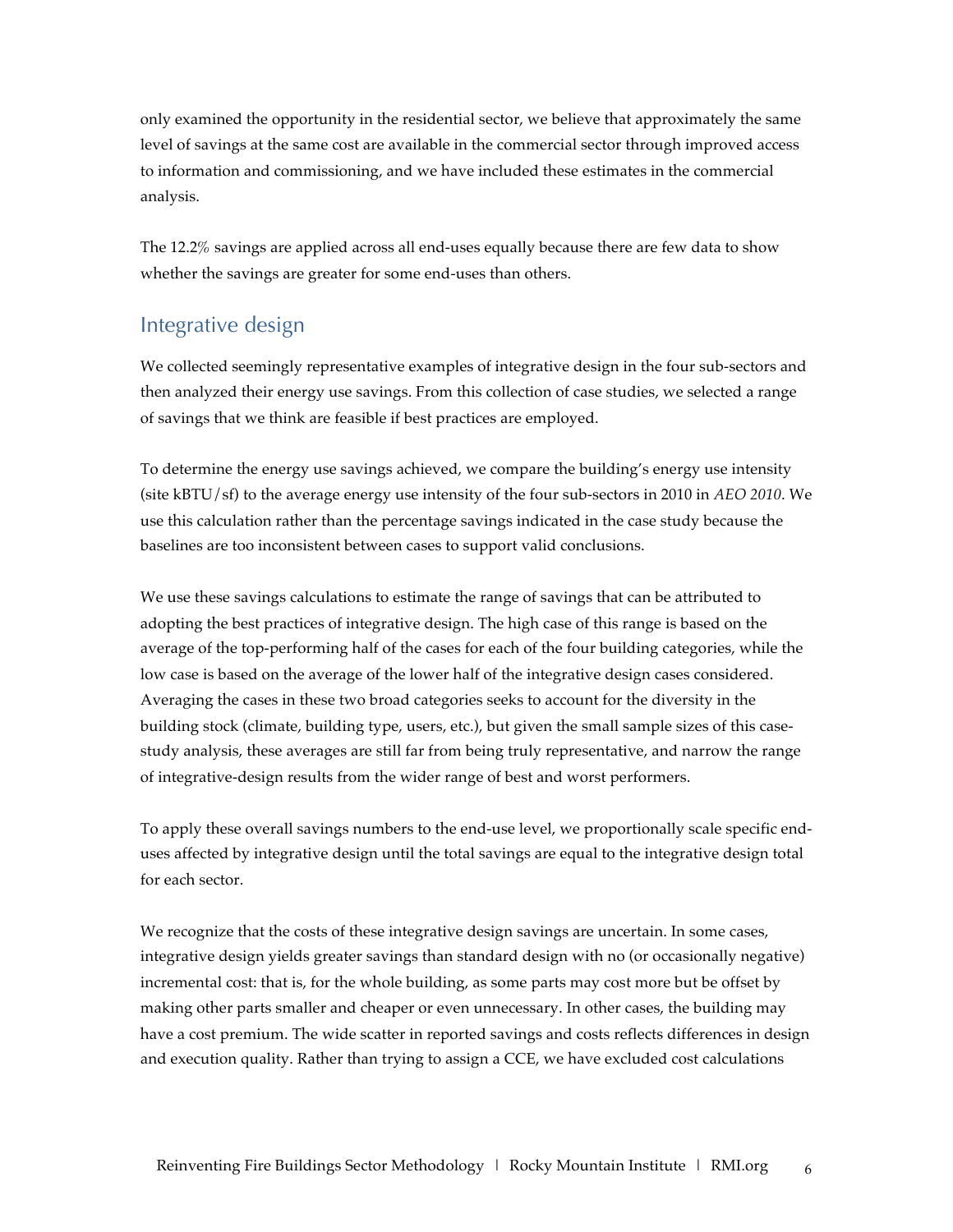from this part of the analysis, and concluded only that competent integrative design should not incur higher CCEs than conventional NAS-style efficiency gains.

The analysis for integrative design is intended to stretch our audience's imagination and point out that deeper savings are possible. We acknowledge that there are weaknesses to our approach, but we feel that we are better informing our audience by giving a general, high-level estimate for what can be achieved through integrative design rather than qualitatively discussing the benefits as past reports, as the National Academy of Sciences or McKinsey have done, without including their potential at all in the calculated findings.

### 3. MODELING APPROACH

Besides using supply curves to understand how much energy the building sector can save at what maximum cost, we also had to estimate the rate of adoption—how much efficiency uptake occurs in a given year. The assumed adoption rates are adapted from experience and research at the Electric Power Research Institute (EPRI) and the Northwest Power Planning Council (NWPPC). The EPRI adoption rate is based on the success of past utility programs and is intended to serve as an estimate for energy efficiency adoption if their trajectory is sustained. $^{89}$ The NWPPC uses an adoption rate of 85% in its planning, and RMI has adopted those wellvalidated Pacific Northwest regional goals as long-term goals for the entire U.S.  $^{10}$ 

Like the 2008 LBNL report, adoption is based on a "phased-in" approach, where the implementation and adoption of measures is based on stock turnover using retirement curves for buildings and equipment. This approach is well grounded because it gives us all a greater idea of the constraints to achieving high levels of energy efficiency: the capital stock will be replaced relatively slowly, and few early replacements are expected to occur.

In the RF Buildings model, we do not assume that the U.S. will be able to achieve 85% adoption rates overnight. Rather, we allow twenty years (2011–2030) for the U.S. to ramp up from EPRI's historic adoption rates.

Using building stock data, efficiency supply curves, and adoption rates, our calculations for the impact of the U.S. implementing our vision include:

<sup>!!!!!!!!!!!!!!!!!!!!!!!!!!!!!!!!!!!!!!!!!!!!!!!!!!!!!!!</sup> <sup>8</sup> EPRI. *Assessment of Achievable Potential from Energy Efficiency Demand Response Programs in the U.S* (Palo Alto, CA: EPRI, 2009).

<sup>9</sup> For this estimate, we averaged the designated 2010 end-use adoption rates of "realistic achievable potential" scenario.

<sup>&</sup>lt;sup>10</sup> NWPPC. A Retrospective Look at the Northwest Power and Conservation Council's Conservation Planning Assumptions. Council document 2007-13, 2007